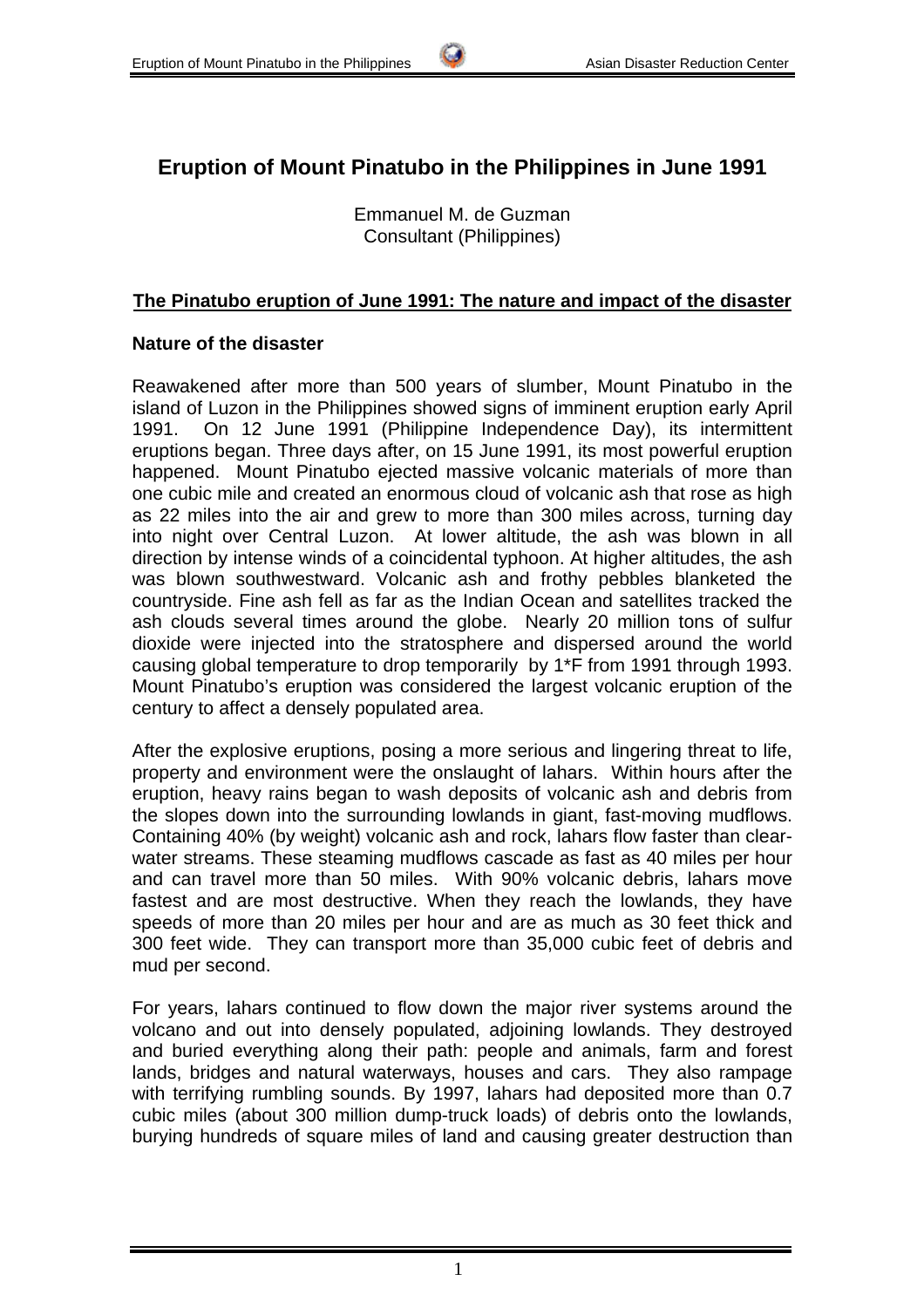the eruption itself. With the volume of volcanic debris deposited on the slopes of Mt. Pinatubo, the threat of lahars is expected to continue until year 2010.

The disaster brought about by the eruption of Mount Pinatubo had assumed a unique nature in view of the following: the widespread devastation that impacts on society and economy, the continuing threat of lahars and flooding, the destruction of endemic species of flora and fauna, the alteration of landscapes and land uses, and its impact on the global environment.

#### **Extent of damage and socio-economic impact**

The Mount Pinatubo eruptions and their aftereffects, particularly lahars during rainy seasons, not only have taken the lives of many but also have wrought havoc to the infrastructure and to economic activities of Central Luzon. Damage to crops, infrastructure, and personal property totaled at least P10.1 billion (\$US 374 million) in 1991, and an additional P1.9 billion (\$US 69 million) in 1992. In addition, an estimated P454 million (\$US 17 million) of business was foregone in 1991, and an additional P37 million (\$US 1.4 million) in 1992. Lahars continue to threaten lives and property in many towns in the provinces of Tarlac, Pampanga, and Zambales.

The actual destruction, coupled with the continuing threat of lahars and ash fall, had disrupted the otherwise flourishing economy of Central Luzon, slowing the region's growth momentum and altering key development activities and priorities. Major resources had been diverted to relief, recovery, and prevention of further damage.

The cost of caring for evacuees, including construction of evacuation camps and relocation centers, was at least P2.5 billion (\$US 93 million) in 1991-1992, and an additional P4.2 billion (\$US 154 million) was spent during the same period on dikes and dams to control lahars.

The longevity and impact of the calamity is so great that the public and private response must go beyond traditional relief and recovery. Return to pre-eruption conditions is impossible. Instead, responses must create an attractive climate for new investments, provide new livelihood and employment alternatives, promote growth in areas that are safe from future lahars and flooding, and provide an infrastructure that is tough enough to survive future disasters.

# **Areas and populations affected**

During the eruption of 15 June 1991, heavy ash falls had caused widespread damage in the provinces adjacent to Mount Pinatubo, as they covered large tracts of land and caused the roofs of houses, buildings and public facilities to collapse. These provinces were Zambales, Pampanga and Tarlac.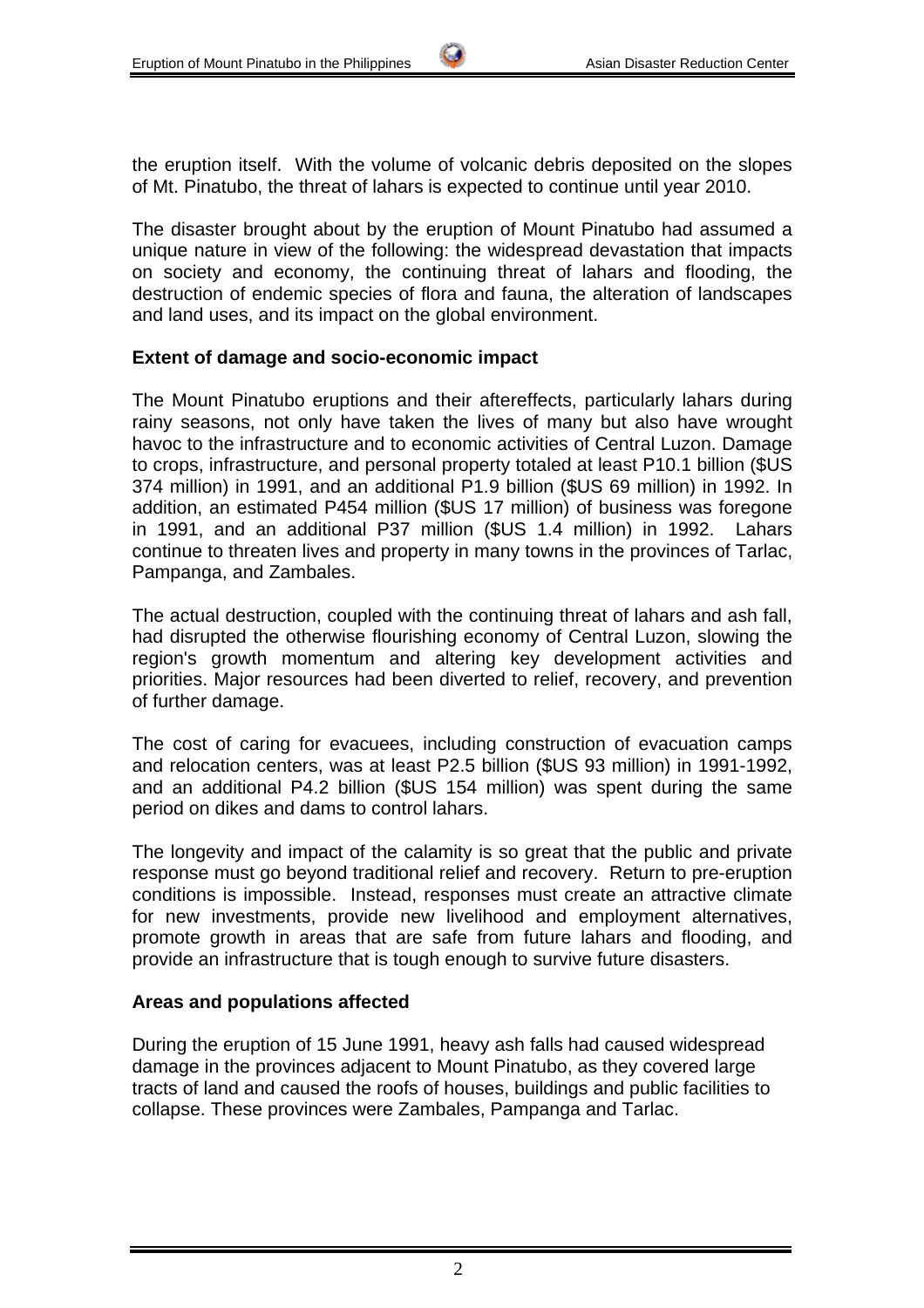The regional office of the Department of Social Welfare and Development (DSWD) had reported a total of 657 persons dead, 184 injured and 23 missing as of 29 September 1991. The casualties were mostly victims of collapsing structures, drowning due to flooding, and diseases in the evacuation center. The provinces of Zambales and Pampanga accounted for most of the victims.

Moreover, from June 1991 to November 1992, the means of livelihood, houses, or both were partially or wholly lost in 364 barangays or villages. Per 1990 census, about 329,000 families (2.1 million people) or one-third of the region's population lived in these villages.

Table 1. Total number of barangays affected as of November 17, 1992 (National Disaster Coordinating Council, 1992). ["Affected" refers to a situation where means of livelihood, houses, or both are lost or partially or completely destroyed]

| Province            | Affected barangays | No. of families |
|---------------------|--------------------|-----------------|
| Zambales            | 96                 | 30,115          |
| Pampanga            | 173                | 239,131         |
| Tarlac              | 88                 | 44,367          |
| <b>Angeles City</b> | 5 <sub>1</sub>     | 14,197          |
| Nueva Ecija         | $\overline{2}$     | 1,331           |
| Total               | 364                | 329,141         |

In 1991, 4,979 houses were totally destroyed and 70,257 houses were partially damaged. The number decreased in 1992, when 3,281 houses were wholly destroyed and 3,137 units were partially damaged (Table 2).

Table 2. Total number of houses damaged (National Disaster Coordinating Council, 1992; Presidential Task Force on Mount Pinatubo, 1992; Department of Social Welfare and Development, unpublished data, 1992). [Partial damage refers to any degree of physical destruction attributed to the disaster. Total destruction is the condition when the house is no longer livable]

| Extent of damage         | 1991 | 1992        | Total               |
|--------------------------|------|-------------|---------------------|
| Totally destroyed houses |      | 4,979 3,281 | 8,260               |
| Partially damaged houses |      |             | 70,257 3,137 73,394 |
| Total                    |      |             | 75,236 6,418 81,654 |

Of the 329,000 families (2.1 million persons) affected, 7,840 families (35,120 persons) were of the Aeta cultural minority (Office for Northern Cultural Communities, unpub. data, August 14, 1991). Although constituting less than 2 percent of the total affected population, these cultural minorities had received significant attention.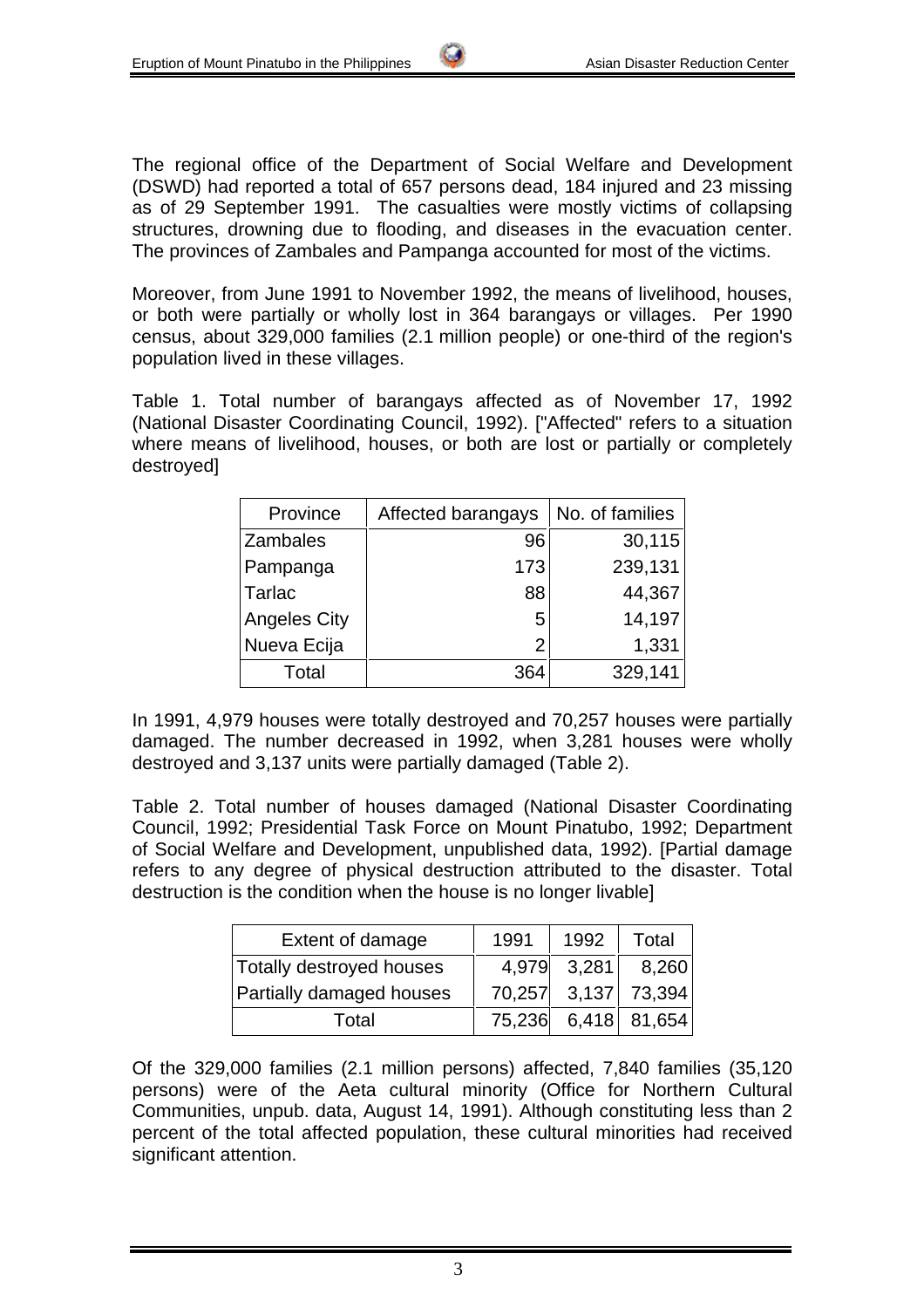#### **Impact on natural resources**

Moreover, the eruption had caused massive damage to natural resources. It had buried about 18,000 hectares of forest land in ash falls of about 25 centimeters. The series of heavy rains following the eruption had induced lahars to flow down to some 8,968 hectares of low-lying areas. At least eight major river systems have been clogged up by lahar, namely Balin-Baquero Bacao, Santo Tomas, Gumain, Porac, Pasig-Potrero, Abacan, Bamban and Tarlac Rivers.

Reforestation activities had been seriously setback in the mountain range of Zambales. About 19,799 hectares of new plantations were destroyed ash falls and some P125 million worth of seedlings were lost. Damage to natural forest covers and old plantations extended to around 43,801 hectares. About 10,206 hectares of agro-forestry farms under the Integrated Social Forestry Program of the Department of Natural Resources had been destroyed.

#### **Impact on agriculture**

Agricultural land area seriously affected by the ash fall reached some 96,200 hectares. Damage to crops, livestock and fisheries was valued at P1.4 billion. As of 17 November 1992, damage from s, flooding, and salutation was reported to be P1.4 billion, with crops and fisheries as most affected.

Table 3. Existing damage to agricultural commodities (in million pesos; Department of Agriculture, Region III, unpub. data, 1991; National Disaster Coordinating Council, 1992). [Damage cost = total area damaged x expected yield per hectare. Expected yield is computed by referring to pre-calamity yield. Post-calamity yield is derived by referring to pre-calamity yield and subjecting the damaged crops to recovery chances/percentages. The value of the crops with negative chances/percentages is derived by multiplying them by the prevailing market prices of the crops. This value then becomes the damage cost.]

| Commodity                   | 1991    | 1992  | Total   |
|-----------------------------|---------|-------|---------|
| Crops (hectares)            | 987.2   | 546.8 | 1,534.0 |
| Livestock (heads)           | 203.2   | 9.8   | 213.0   |
| <b>Fisheries (hectares)</b> | 284.1   | 164.9 | 449.0   |
| Sugarcane (hectares)        |         | 56.9  | 56.9    |
| Total                       | 1,474.5 | 778.4 | 2,252.9 |

#### **Impact on trade and industry**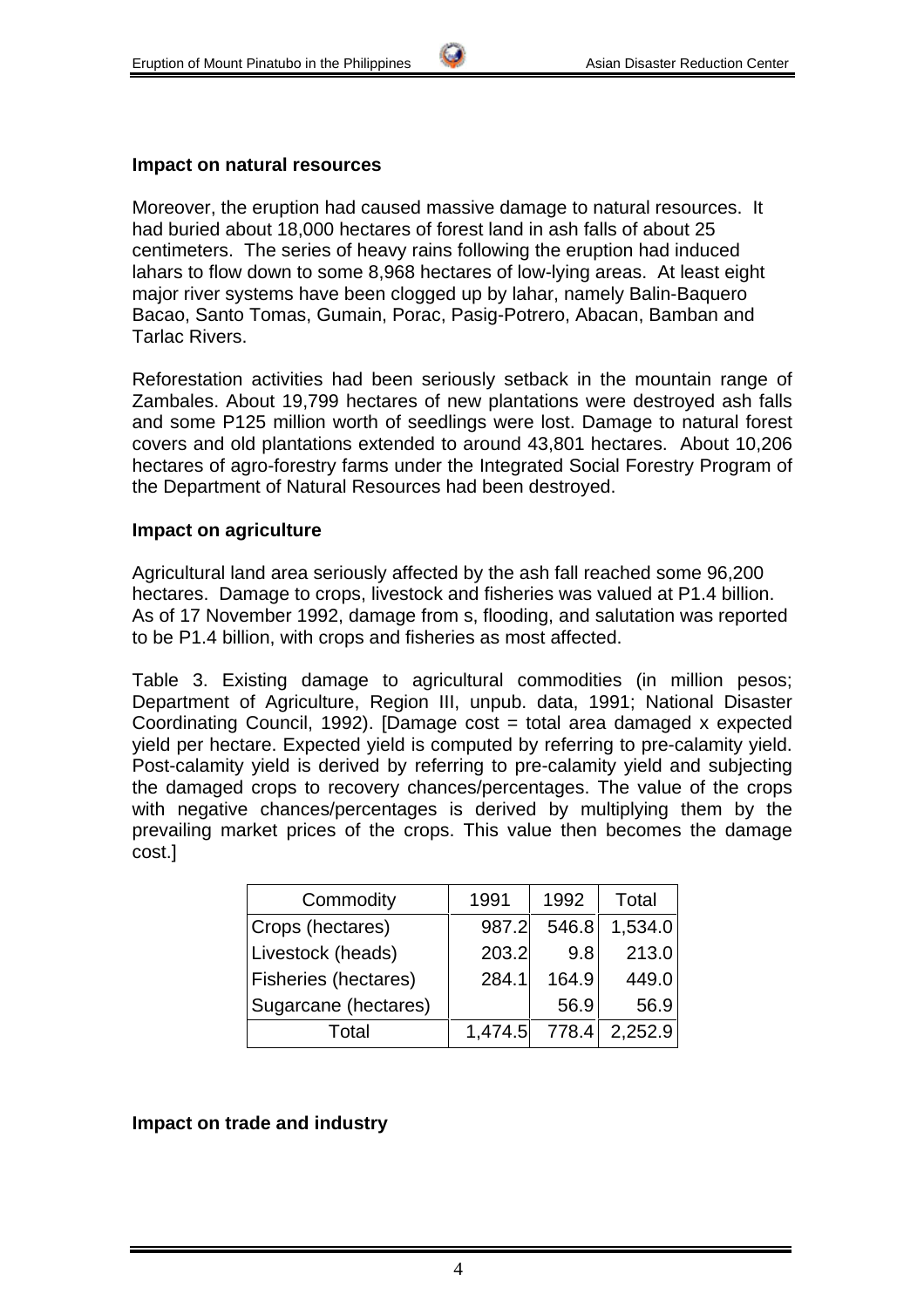The trade and industry sector was also severely affected, especially the manufacturing and exporting sub-sectors, affecting 599 firms with total assets of P851 million. Foregone production losses were reported at 45% of potential sales for the year 1991 or P454 million while capital investments of the 306 affected firms surveyed destroyed stood at a total of P425 million. The hardest hit in the manufacturing sub-sector was the furniture industry with a total of P156.5 million in estimated damage with 108 firms affected.

#### **Impact on social services**

*Health.* Morbidity and mortality rates increased mainly in evacuation centers. The leading diseases were acute respiratory infections (ARI), diarrhea, and measles (Department of Health, unpublished data, 1991). The death rate (Aetas and lowlanders combined) was 7 per 10,000 per week during 1991; that for Aetas in 1991 reached as high as 26 per 10,000 per week, and averaged 16 per 10,000 per week (Department of Health, 1992), and was especially high among Aeta children.

*Social welfare. -*The continuing threat of s had required that relief - food, clothing, shelter, and other help - be provided far beyond the period that is normal for typhoons and other calamities. As of October 28, 1993, approximately 1,309,000 people were being served outside evacuation centers. As of the same date, 159 evacuation centers were being maintained by the Department of Social Welfare and Development (DSWD) throughout Region III, housing some 11,455 families or 54,880 persons and providing them with foodfor-work or cash-for-work assistance.

*Education.* About 700 school buildings with 4,700 classrooms were destroyed displacing an estimated 236,700 pupils and 7,009 teachers. Damage to school buildings was estimated to be P747 million as of August 1991 an amount that is growing with continuing lahar activity. Disruption of schooling was compounded by the use of undamaged school buildings as evacuation centers, which forced delays in the opening of classes and caused other disruptions of the school calendar. Initial damage to instructional materials, furniture, equipment, and other school supplies was estimated at P93 million pesos (Department of Education, Culture, and Sports, unpublished data, 1991).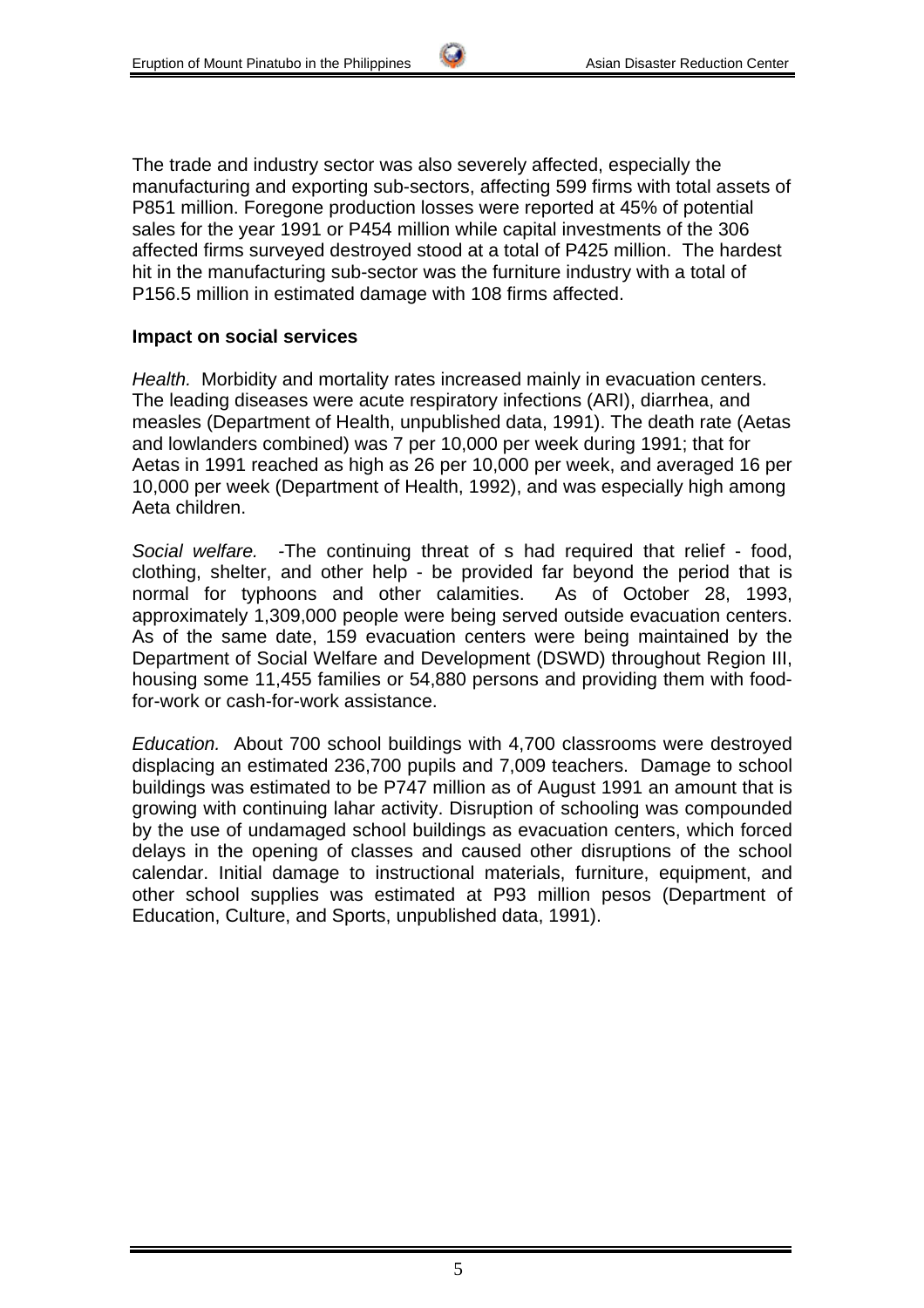Table 4. Estimated cost of damage to school buildings by province or city as of August 12, 1991 (National Disaster Coordinating Council, 1992; Presidential Task Force on Mount Pinatubo, 1992; Department of Education, Culture, and Sports, Region III, unpublished data, 1991). [Ash fall is the major cause for this type of damage]

| <b>Province/City</b> | Cost (x1000Pesos) |  |  |
|----------------------|-------------------|--|--|
| <b>Zambales</b>      | 410,000           |  |  |
| Bataan               | 34,000            |  |  |
| Olongapo City        | 140,000           |  |  |
| Pampanga             | 130,000           |  |  |
| Tarlac               | 13,000            |  |  |
| <b>Angeles City</b>  | 12,000            |  |  |
| <b>Bulacan</b>       | 5,050             |  |  |
| Nueva Ecija          | 3,200             |  |  |
| Total                | 747,250           |  |  |

#### **Impact on public infrastructure**

In its damage assessment report as of August 23, 1991, the Department of Public Works and Highways (DPWH) Regional Office III estimated damage to public infrastructure amounting to P3.8 billion. The gravest destruction was on irrigation and flood control systems, roads and bridges, and school buildings. Additional damage of at least 1 billion pesos was done to roads and bridges by lahars of 1992 (National Disaster Coordinating Council, 1992).

Table 5. Total cost of damage to infrastructure as of August 23, 1991 (National Disaster Coordinating Council, 1992; Presidential Task Force on Mount Pinatubo, 1992; Department of Public Works and Highways, Region III, unpub. data, 1991). [The prevailing foreign exchange rate during this period was  $$1 =$ 27.07 pesos]

| Infrastructure subsector/Facility | Damage Cost<br>(x1000Pesos) |  |  |
|-----------------------------------|-----------------------------|--|--|
| Transportation                    | 1,149,908                   |  |  |
| Communication                     | 13,215                      |  |  |
| Power and electrification         | 54,918                      |  |  |
| <b>Water resources</b>            | 1,568,642                   |  |  |
| Social infrastructure             | 1,045,708                   |  |  |
| Total                             | 3,832,391                   |  |  |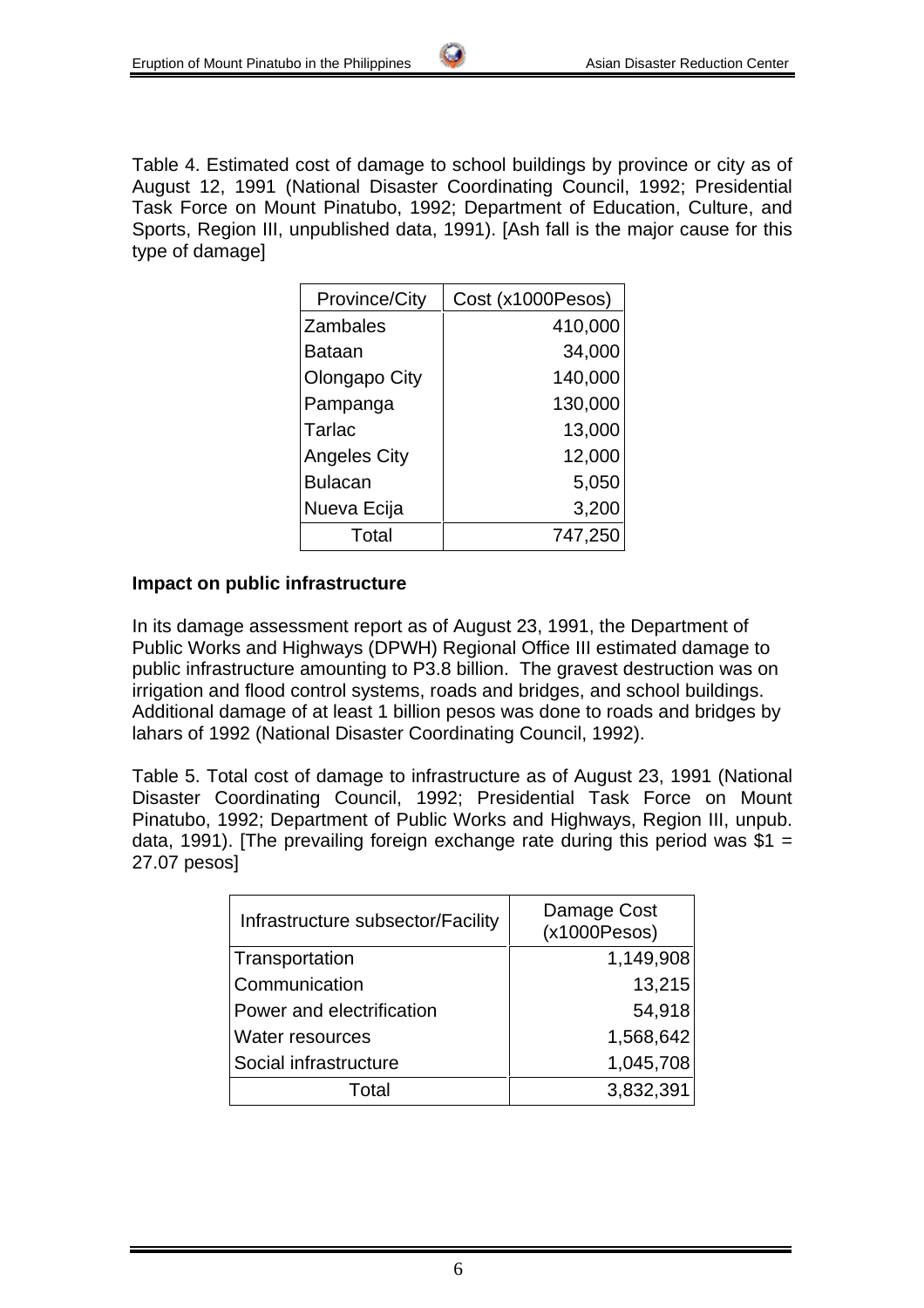#### **Overall impact on sectors**

As a whole, damage and production losses resulting from the eruption and subsequent lahars were about P10.5 billion in 1991 and P1.9 billion in 1992. These values include only damage and losses that were readily quantifiable. Additional losses, not included in these estimates, include human life, social fabric of communities, children's schooling, and other social aspects.

Table 6. Existing sectoral damage and production losses, 1991-92 (in millions of pesos) (National Disaster Coordinating Council, 1992; Presidential Task Force on Mount Pinatubo, 1992; National Economic Development Authority, unpublished data, 1991, 1992).

| Sector                                | 1991   | 1992  | Total 1991-92 |
|---------------------------------------|--------|-------|---------------|
| Public infrastructure                 | 3,830  | 454   | 4,284         |
| Agriculture                           | 1,474  | 1,422 | 2,896         |
| <b>Military facilities</b>            | 3,842  |       | 3,842         |
| Trade and industry                    | 851    |       | 851           |
| <b>Natural resources</b>              | 125    |       | 125           |
| Foregone income (trade and industry). | 454    | 37    | 491           |
| Total                                 | 10,576 | 1,913 | 12,489        |

7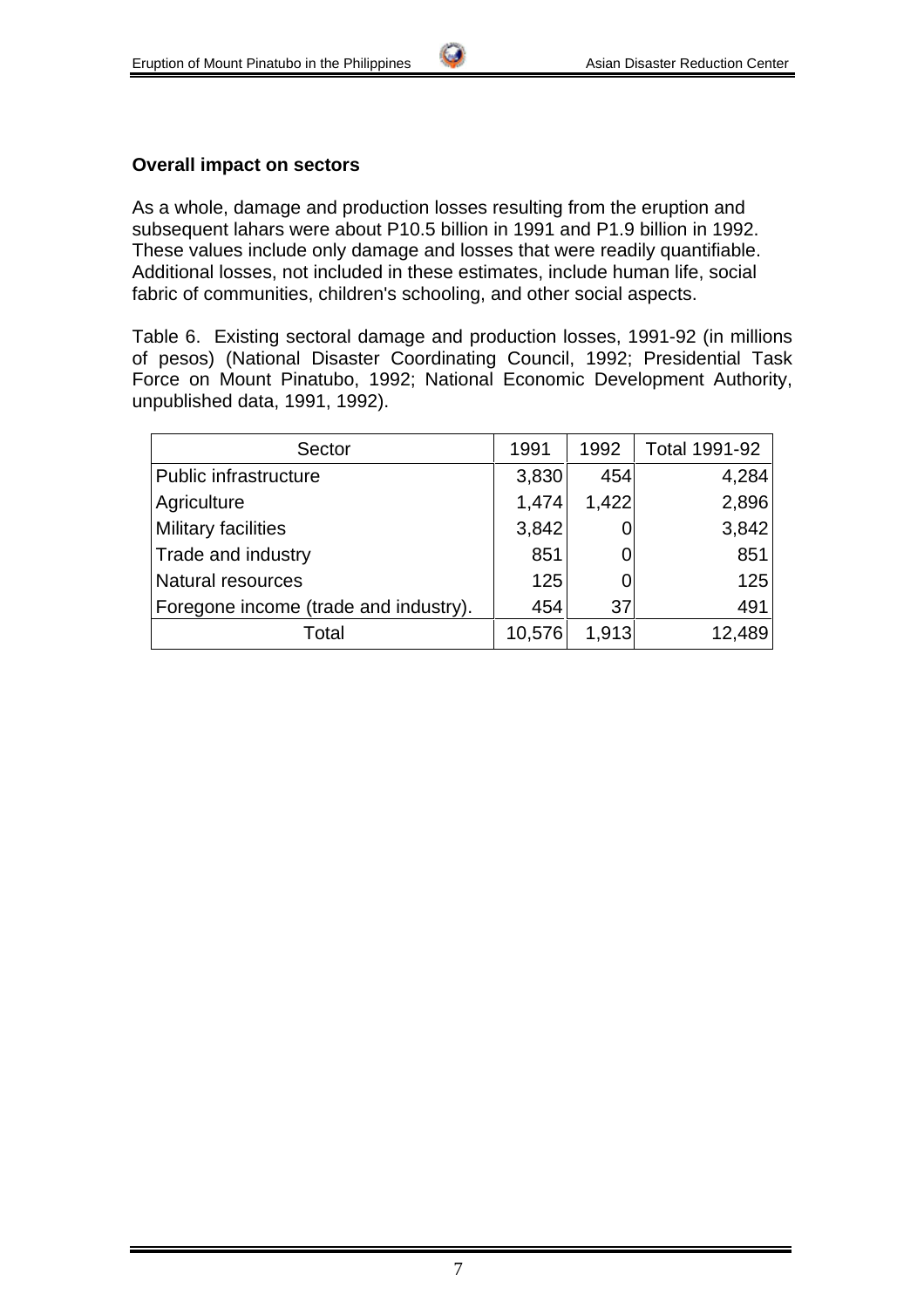### **Overview of the disaster management by the Philippine Government**

#### **Laws, policies and organization**

In view of the magnitude and socio-economic impact of the eruption of Mount Pinatubo, the Philippine Government had initiated and ensured an organized and integrated response to the calamity and the ensuing crises. In particular, the Philippine Congress and the Office of the President had passed and promulgated a series of laws and regulations that governed the country's comprehensive response. The relief, recovery, rehabilitation and reconstruction efforts by the government, including those supported by donor governments, nongovernmental and international organizations, were coordinated and implemented within the overall disaster management plan and development strategy pursued by the government.

On 26 June 1991, President Corazon C. Aquino, through Memorandum Order No. 369, had created the *Presidential Task Force on the Rehabilitation of Areas Affected by the Eruption of Mount Pinatubo* or Task Force Mt. Pinatubo. It was mandated to guide and coordinate all rehabilitation efforts of the government, including those participated in by the private sector and the international community. After a year, the *Mount Pinatubo Assistance, Resettlement and Development Commission* succeeded the Task Force by virtue of a law, Republic Act 7637, passed by the Philippine Congress and signed by President Fidel V. Ramos on 24 September 1992. With a term of six years, the Commission was mandated, among others, to formulate policies and plans, to coordinate the implementation of programs and projects, and to administer the initial 10-billion peso fund appropriated for the "aid, relief, resettlement, rehabilitation and livelihood services as well as infrastructure support for the victims." Specifically, the Commission was tasked to (1) provide additional funds for the immediate relief of victims, (2) establish resettlement centers and home sites, (3) provide livelihood and employment opportunities, (4) repair, reconstruct or replace infrastructure damaged or destroyed, and (5) construct new infrastructure facilities needed by the affected communities. In pursuit of these tasks, the Commission, through relevant government agencies, implemented projects and activities on four major program areas: resettlement, livelihood, social services and infrastructure. Pursuant to law, President Ramos extended the term of the Commission to December 2000 by virtue of Presidential Proclamation 1201 issued on 19 March 1998.

The Commission pursued a comprehensive program that aimed to alleviate the sufferings of the victims, to protect them from further destruction, to help them rebuild their homes, and to gain a means of livelihood. In view of the limited term of the Commission and the necessity to sustain rehabilitation and development efforts, all government agencies concerned with the implementation of related works had been directed to include in their respective annual budget the necessary funding requirements (National Budget

8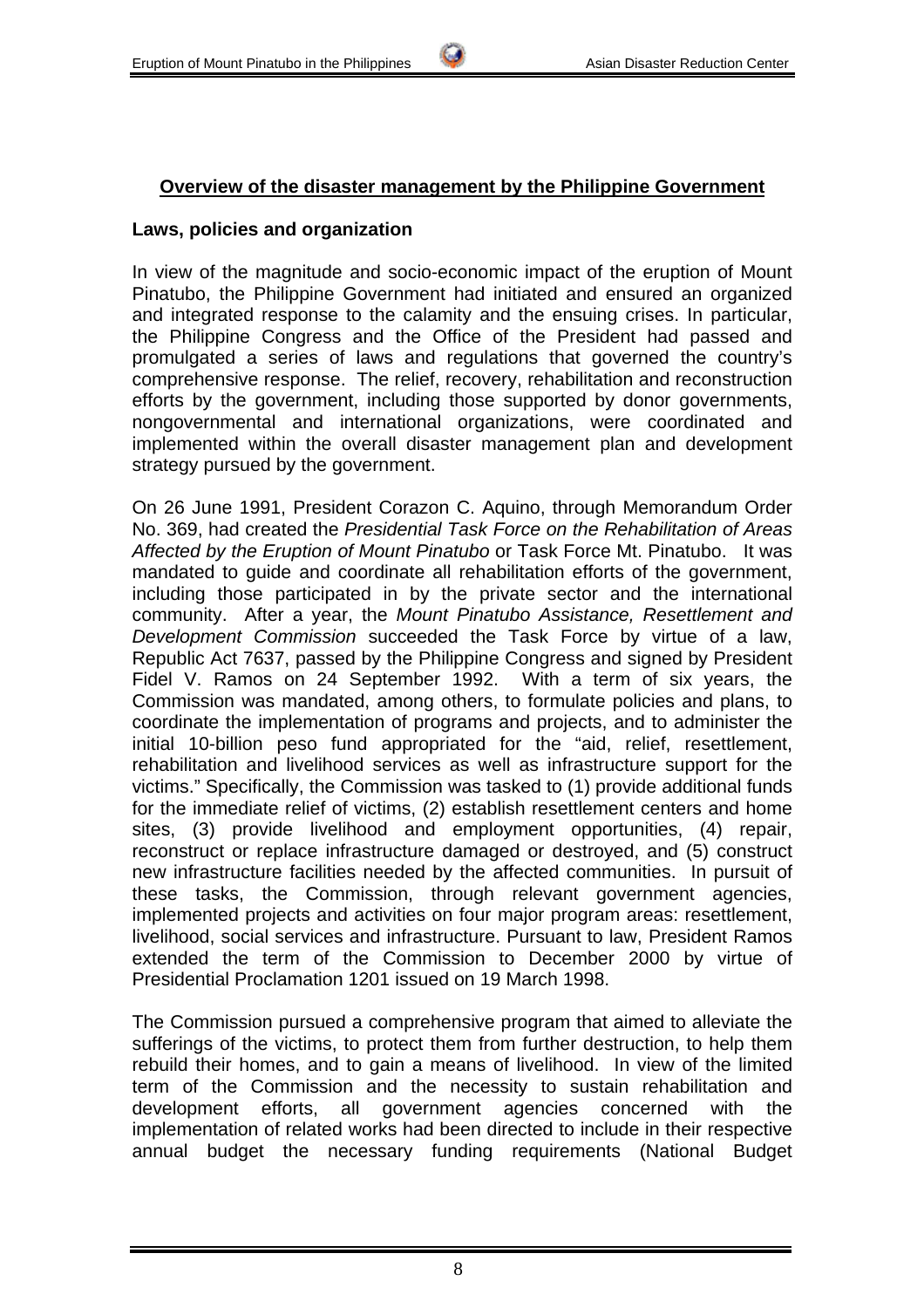Memorandum Circular 74). This ensured the continuity and sustainability of critical rehabilitation programs beyond the Commission's extended term. Moreover, as early as 1996, government agencies and local government units concerned had began integrating into their regular programs the delivery of basic social services to the affected communities, including school, health and welfare services. Similarly, the Department of Public Works and Highways had assumed the implementation, monitoring and improvement of engineering intervention works and lahar mitigation activities since 1997.

Before the Commission expired, President Joseph E. Estrada transferred its chairmanship to the Department of Budget and Management (DBM) and directed the preparation of a winding up program (Executive Order No. 269 issued on 19 July 2000). Upon her assumption to office in 2001, President Gloria Macapagal-Arroyo issued a series of directives to ensure the continuity, integration and sustainability of the Commission's work. Executive Order No. 4, issued on 5 March 2001, created an ad hoc body to complete the wind up activities of the Commission. Executive Order No. 5, issued on 5 March 2001, transferred the administration of upland Pinatubo resettlement communities from the Commission to the concerned local government units. Executive Order No. 6, issued on 20 March 2001, transferred 14 existing lowland Pinatubo resettlement sites under the supervision of the Housing and Urban Development Coordinating Council (HUDCC). Also, it created under the Council the Pinatubo Project Management Office (PPMO) to manage the resettlement areas. Eventually, under Executive Order No. 54, the PMMO assumed the assets, records, funds, personnel, liabilities and all related functions, tasks and responsibilities from the defunct Commission.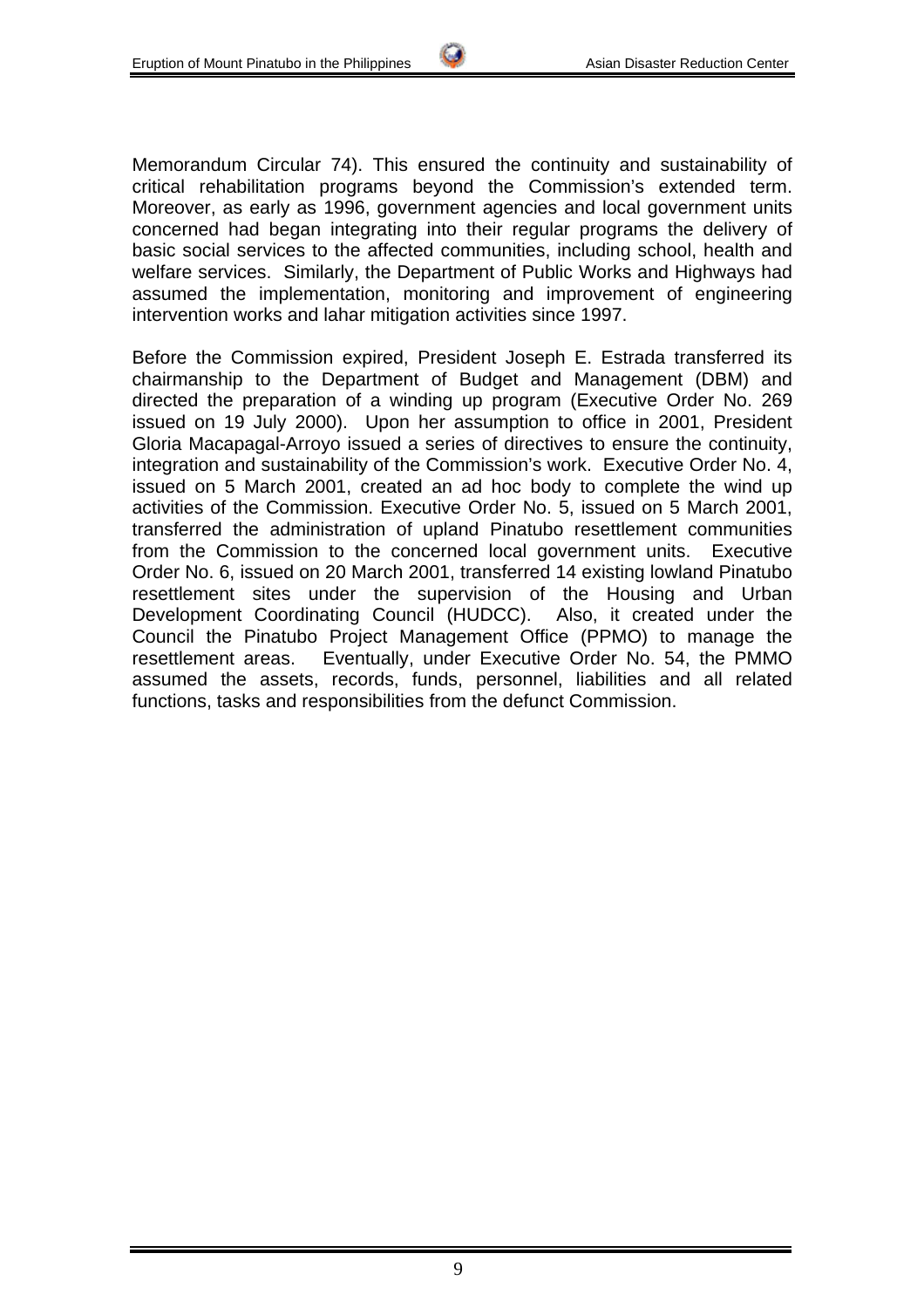# **Disaster response**

### **Early warning and evacuation**

Evacuation of the population at risk had been the concern of local authorities as early as April 1991 when the Philippine Institute of Volcanology and Seismology (PHIVOLCS) declared a 6-mile-radius danger zone around the volcano. PHIVOLCS, jointly with the U.S. Geological Survey (USGS), had conducted intensive studies and monitoring of the volcano's activity from which it forecast and declared an imminent eruption and issued early warnings to the communities at risk. Among the first to have evacuated were the indigenous Aeta highlanders who had lived on the slopes of the volcano. About 20,000 in population, the Aetas had been safely evacuated before the eruption. People from the lowlands heeded also the warnings and fled to safer distance from the volcano. Also, more than 15,000 American servicemen and their dependents had evacuated from Clark Air Base before the eruption.

#### **Immediate response**

In the immediate aftermath of the eruption, the National Disaster Coordinating Council mobilized civilian and military resources to respond to the evacuation, rescue and relief requirements of the affected populations. Government agencies mobilized their respective facilities (hospitals, schools, etc.) and personnel (medical, social workers, teachers, etc.) to provide the necessary basic services in designated evacuation centers. The Department of Social Welfare and Development was in the forefront of providing emergency relief assistance to displaced families and victims in evacuation centers. The Department of Health led in the provision of medical care and public health services at evacuation centers, including disease surveillance. Heath advisories were also issued and broadcast to quide the public in coping with the ashfall as health hazard since the fine volcanic particles could cause sore eyes or trigger asthma.

Later on, a host of countries extended humanitarian relief assistance to the Philippine Government and its support NGOs, including the Philippine National Red Cross. These countries included Australia, Belgium, Canada, China, Denmark, France, Finland, Germany, India, Indonesia, Italy, Japan, Malaysia, Malta, Myanmar, Netherlands, New Zealand, Norway, Saudi Arabia, Singapore, South Korea, Spain, Sweden, Taiwan, Thailand, U.K., and U.S.A. International organizations such as WHO, UNDP, UNICEF, UNDRO and WFP also extended humanitarian relief assistance. The relief assistance was in the form of cash donations or relief items such as food packs, medicines, and shelter materials.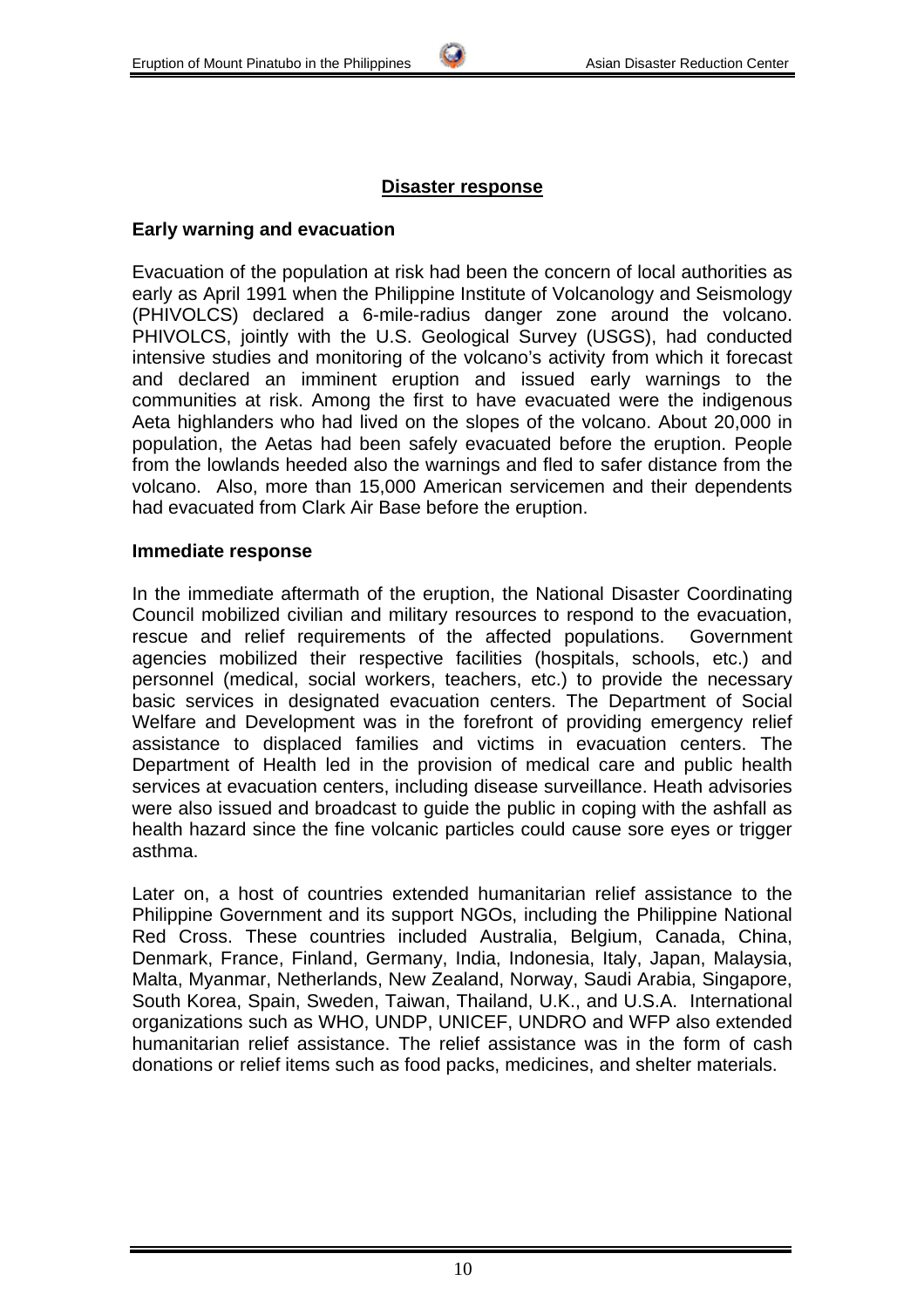#### **Recovery and reconstruction plan**

#### **Development planning concerns**

The government's recovery and rehabilitation plan was guided by a development principle that rehabilitation and reconstruction should not be limited to restoration of destroyed or damages areas, facilities and systems to their original conditions but should address the vulnerabilities and deficiencies of previously existing conditions and mitigate any future disaster impact.

With the magnitude and extent of the destruction wrought by the eruption, development planners and policy-makers were confronted by the following concerns, which required immediate action as well as long-term solutions.

- 1) Resettlement. There was need to resettle people whose places of residence had been devastated and were beyond immediate reconstruction or had been damaged or affected and deemed unsafe for habitation. There were two target beneficiaries for resettlement: the indigenous Aeta highlanders and the displaced lowlanders. The resettlement strategy for the two groups had to differ to consider the variation in socio-cultural orientation and socioeconomic activities of the Aetas and the lowlanders.
- 2) Livelihood. Government had to address the pressing concern of providing immediate and long-term, livelihood opportunities to displaced farmers and workers. Many farmlands had been unsuitable for agriculture and caused disruption of production of agriculture-based industries. The closure of Clark Air Base also presented the need for short-gestating livelihood opportunities and for alternative uses of base lands to cushion the effect of the massive displacement of workers.
- 3) Social Services. The continuing nature of the calamity had put pressure on social services sector to provide continued social services in terms of health, social welfare and education. Health and psycho-social services had to be extended to victims both in and outside the evacuation centers. The immediate opening of the classes and the extension of the school calendar had to be considered by the government at the same time that it was providing relief services to evacuees in school facilities. Social services would have to be extended in resettlement areas in order to prepare the resettlers for final resettlement.
- 4) Infrastructure. The eruption had caused massive destruction to the region's roads and bridges, public buildings and facilities, communication, utilities and river and flood control structures. There was also need to institute disaster mitigation measures in view of the continuing threat of lahars and flashfloods.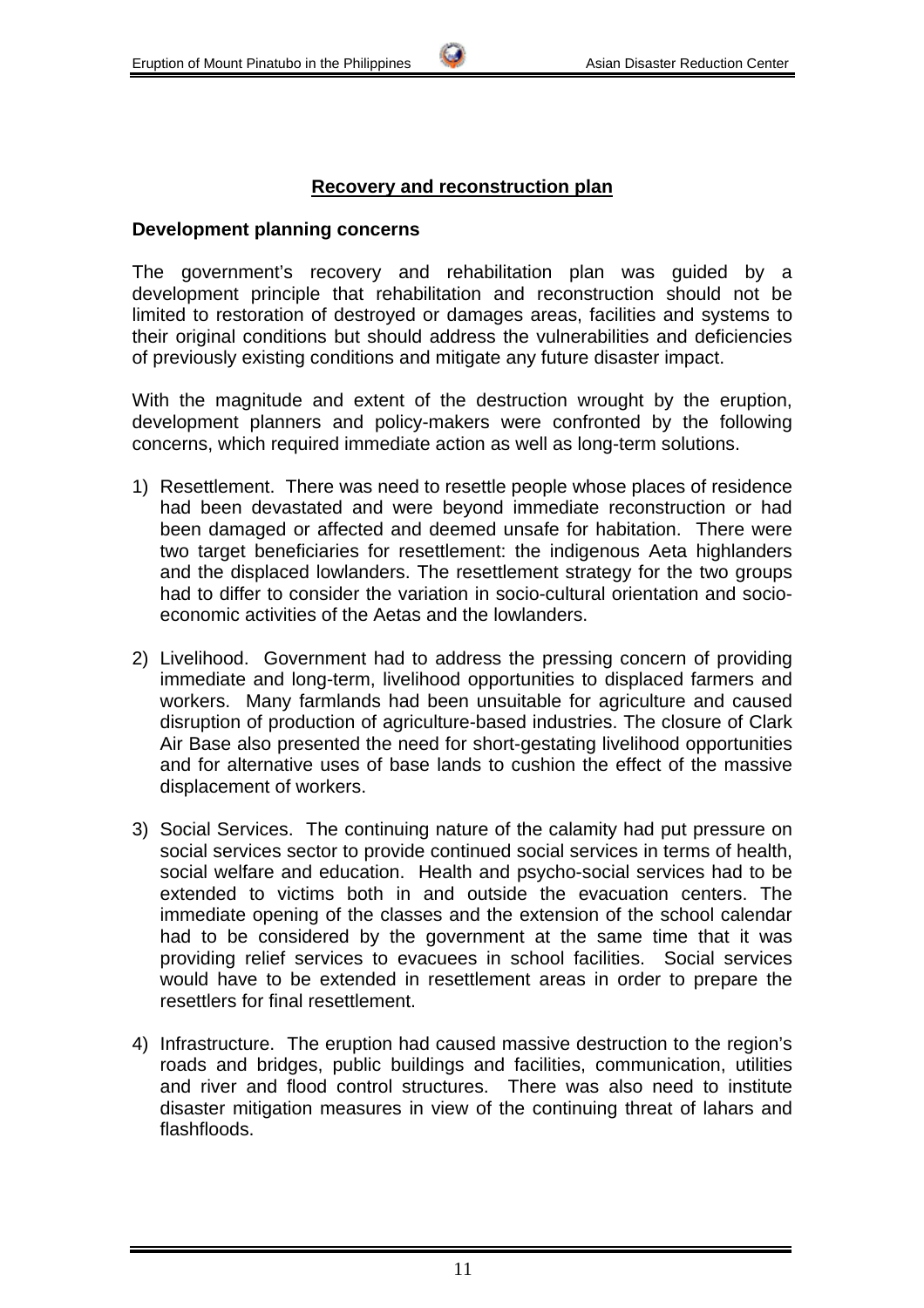- 5) Land use and environmental management. The effects of the eruption, especially lahar, continue to destroy farmlands, forest lands and watersheds and had caused damages to the river systems and overall environment of the region. This required careful physical land use re-planning of the region.
- 6) Science and Technology. The need to undertake scientific studies and formulate corresponding studies and policies was an evident concern and challenge for science and technology. The development of alternative uses of ash fall for commercial or industrial was an important concern for both government and the private sector.

In response to the above-mentioned concerns, the government vigorously pursued the following specific development objectives:

- ・ To mitigate further the destruction brought about by the adverse effects of the eruption, especially the lahars;
- ・ To normalize and accelerate economic recovery including the creation of an alternative investment climate;
- ・ To provide adequate livelihood and employment alternatives, especially for displaced farmers and workers;
- ・ To promote growth and development in resettlement and new settlement areas serving as alternatives to permanently damaged/ high-risk areas;
- ・ To ensure the continuous flow of goods and services, especially during relief operations when calamity strikes (lahars had made many areas inaccessible);
- ・ To strengthen institutional structures, arrangements, and mechanisms for disaster preparedness/ responsiveness and raise public awareness on disaster mitigation and reduction;
- ・ To reduce susceptibility of vertical and horizontal infrastructures to damages due to lahars and other disasters; and
- ・ To prevent further degradation of the environment and rehabilitate damaged ecosystems.

#### **Development strategy**

As key feature of its development strategy, the government adopted team work or "kabisig" in the pursuit of rehabilitation and reconstruction programs and projects. As an overall approach, the government emphasized cooperation and coordination among national and local government agencies, private sector, including NGOs and the victims themselves to prevent duplication of efforts. The government also ensured that these programs and projects were consistent with the broader regional development framework. The overall spatial development strategy for Central Luzon envisioned the region as the transit lane between the resource-based areas of the Northern Luzon and the highly populated and industrialized areas of the National capital region. As such the region shall continue to serve as the catchment area for population and industry spillover from Metro Manila and assume the provide the requirements of the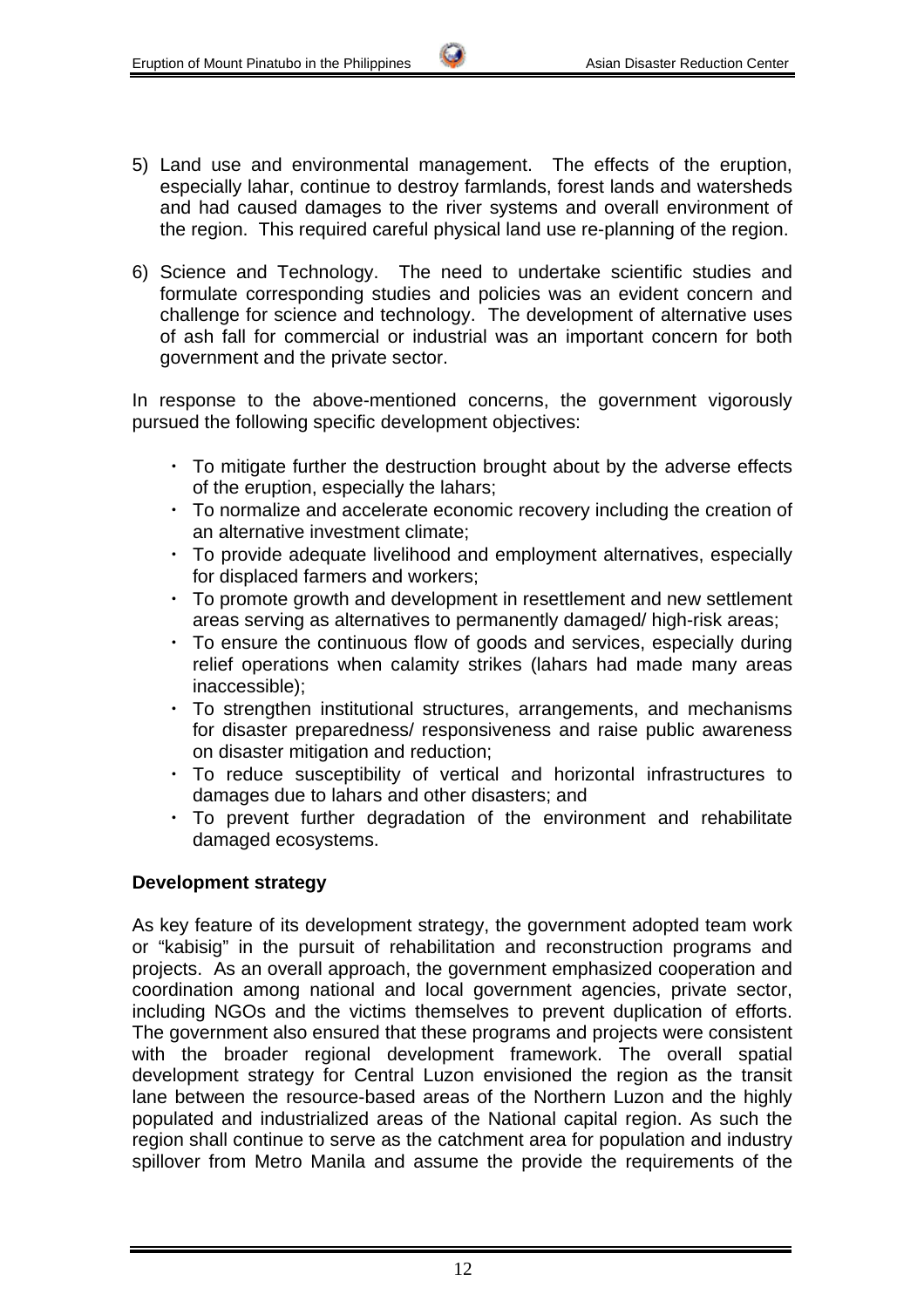Northern Luzon provinces in terms of processing and manufacturing of goods and their distribution.

Moreover, the government developed specific strategies, programs and projects that address the concerns earlier mentioned, i.e. in areas of resettlement, livelihood, social services, infrastructure, science and technology, and land use and environmental management. These were made in consultation with local government officials, community leaders and the beneficiaries themselves.

#### **Programs and projects**

In accordance with the development strategy, the government established programs for the following:

- ・ Resettlements for the Aetas highlanders (P349 million) and the lowlanders (P1.689 billion).
- ・ Livelihood programs focused on agriculture and industry, providing quick-generating income opportunities to affected families: Bamboo Development Project (P80 million), Agricultural Rehabilitation Program (P197.4 million); Agricultural Development Program ((P615 million); Productivity Centers (P1.12 billion), Integrated Cattle Fattening program ( (P120 million), Integrated Poultry Livelihood Program ( (P40 million), Deep Sea Fishing ( (P58 million), Financing Programs (P3.718 billion), Common Service Facilities (P50 million).
- ・ Delivery of basic social services: relief services (P370.5 million), health and nutrition service ((P367 million).
- ・ Infrastructure rehabilitation and reconstruction: River Systems Rehabilitation and Improvement Project (P2.9 billion), Reconstruction and Rehabilitation of Roads and Bridges (P1.5 billion), Development of Alternate Routes in Capas-Botolan Road (P537 million) San Fernando-Dinalupihan Road (P1.4 billion), and in Angeles-Porac-Floridablanca-Dinalupihan Road ( (P169 million), Rehabilitation of Damaged Schools and Public Buildings (P982 million), Mobile Health Facilities (P40 million), Repair and Rehabilitation of Damaged National and Communal Irrigation Systems (P228.6 million), Rehabilitation of Railway Facilities (P70 million).

With the assumption by the national government agencies of certain programs and projects, the National Disaster Coordinating Council and the National Economic Development Authority are currently consolidating and assessing the status, outcome and impact of critical rehabilitation and reconstruction programs and projects.

In general, the government had acted in dispatch in implementing rehabilitation and reconstruction programs and projects, including the construction of infrastructures for lahar and flood mitigation. For example, for the protection and rehabilitation of lahar-threatened areas in Central Luzon, the DEPWH had completed in just four (4) months the construction of the 24-kilometer Pasig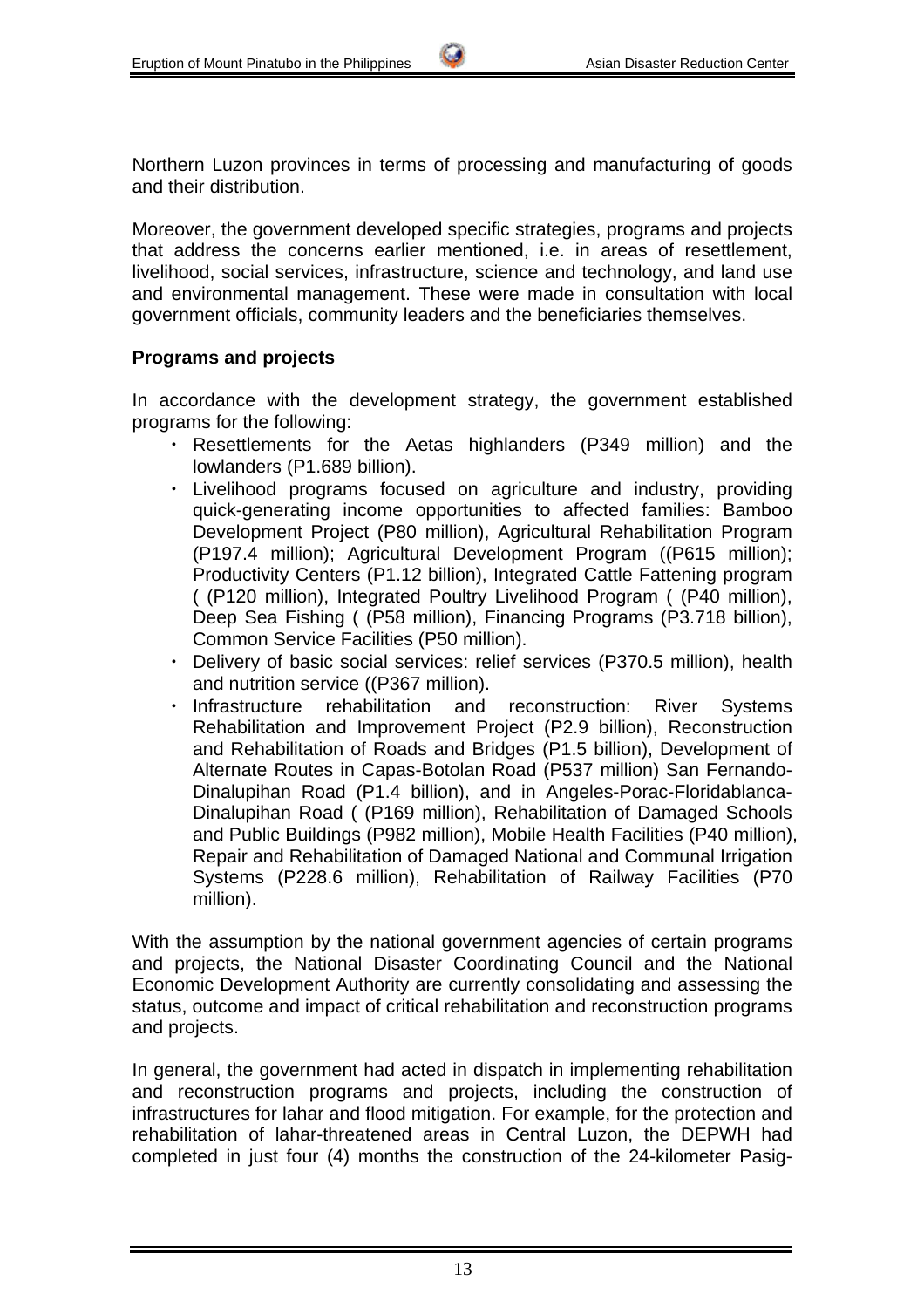Potrero Outer Dike or "Megadike"in Bacolor, Pampanga. The megadike served as a defense of the vulnerable areas against rampaging lahars during the 1996 rainy season.

Moreover, the participation and support of the private sector, including the NGOs, had hastened and enhanced the delivery of basic services to the affected populations and had ensured that the necessary services, where ever and whenever government was seen to be deficient, were present and responsive to the needs of victims.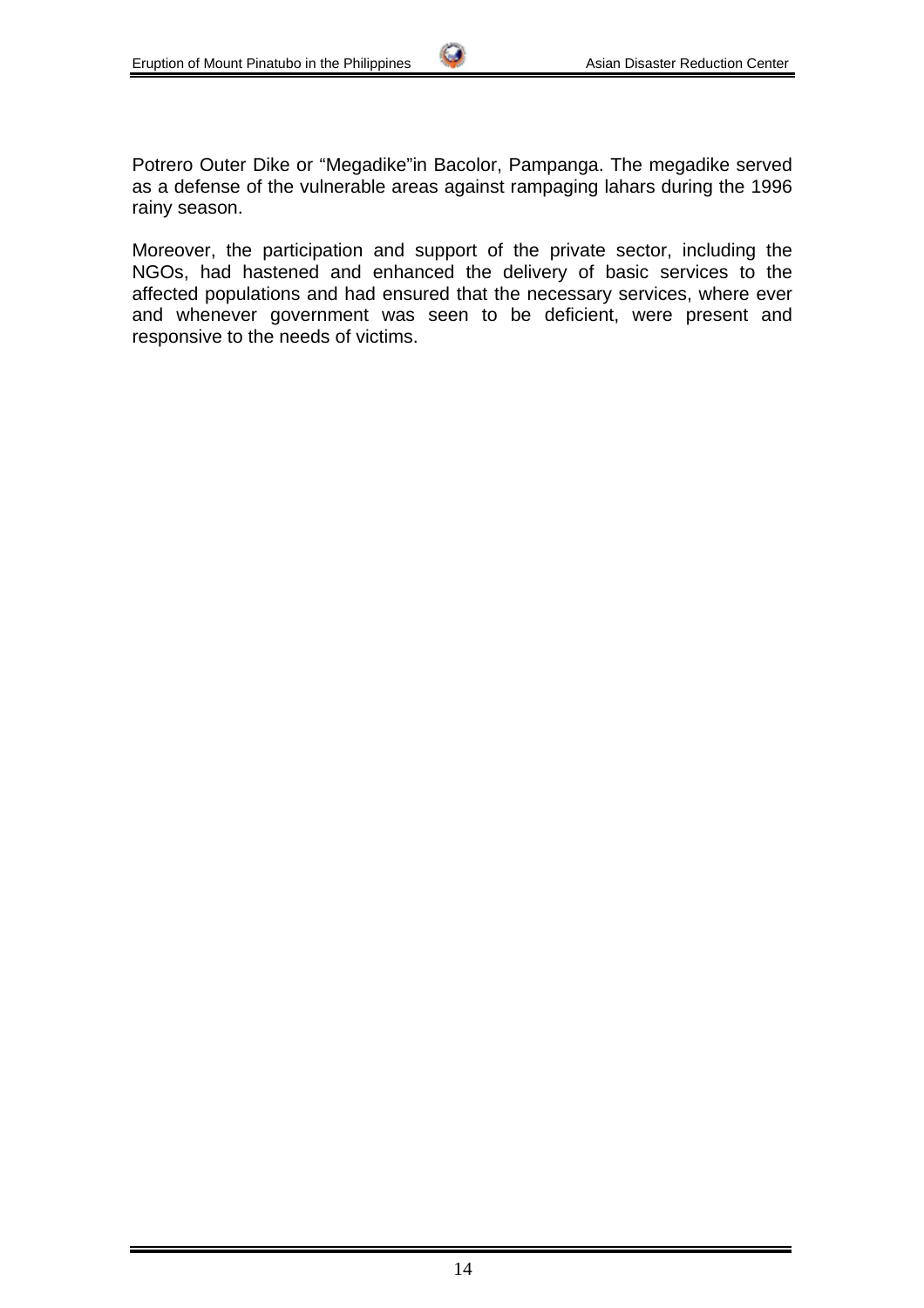# **Significance of international assistance**

With the magnitude of rehabilitation and reconstruction needs in Central Luzon, the government was able to pursue its recovery and rehabilitation plan more efficiently and effectively with the support and assistance of other governments and international funding institutions.

Most of the foreign assistance for rehabilitation and reconstruction came in the form of grants, loans, and technical assistance packages. Among the countries that had extended assistance included Australia, Canada, France, Germany, Israel, Japan, Netherlands, United Kingdom and U.S.A. World Bank and Asian Development Bank had also extended support and loan facilities.

Some specific projects under the auspices of the DPWH, which were made possible by foreign assistance, included:

- ・ ADB-funded Mt. Pinatubo Damage Rehabilitation Project
- ・ German Bank for Reconstruction-funded Mt. Pinatubo Emergency Aide Project
- ・ Japan International Cooperation Agency (JICA)-funded Mt. Pinatubo Relief and Rehab Project
- ・ USAID-funded United States Army Corps of Engineers' Mt. Pinatubo Recovery Action
- ・ Dutch-funded dredging of the Pasac- Guagua-San Fernando Waterway
- ・ Overseas Economic Cooperation Fund (OECF)-funded Pinatubo Hazard Urgent Mitigation Project
- ・ German Centrum for International Migration (CIM)-funded Technical Assistance for Mount Pinatubo Emergency-PMO
- ・ JICA-funded Grant Aid for Water Supply in Mt. Pinatubo Resettlement Areas and Study on Flood and Mudflow control for Sacobia-Bamban/Abacan Rivers
- ・ IBRD-funded Technical Assistance for Mt. Pinatubo and Rehabilitation **Works**
- ・ Swiss Disaster Relief-funded Technical Assistance for Mt. Pinatubo Rehabilitation
- ・ JBIC Yen Loan Package-funded Pinatubo hazard Urgent Mitigation Project

Based on the Philippine experience in responding to and coping with the impact and lingering effects of the eruption of Mount Pinatubo, inter-agency coordination and multi-sectoral and multilateral cooperation are vital in achieving short-term and long-term goals for recovery, rehabilitation and reconstruction. With the accomplishment of urgent development projects, the affected communities were able to recover quickly from the disasters and government was able to institute necessary disaster mitigation measures.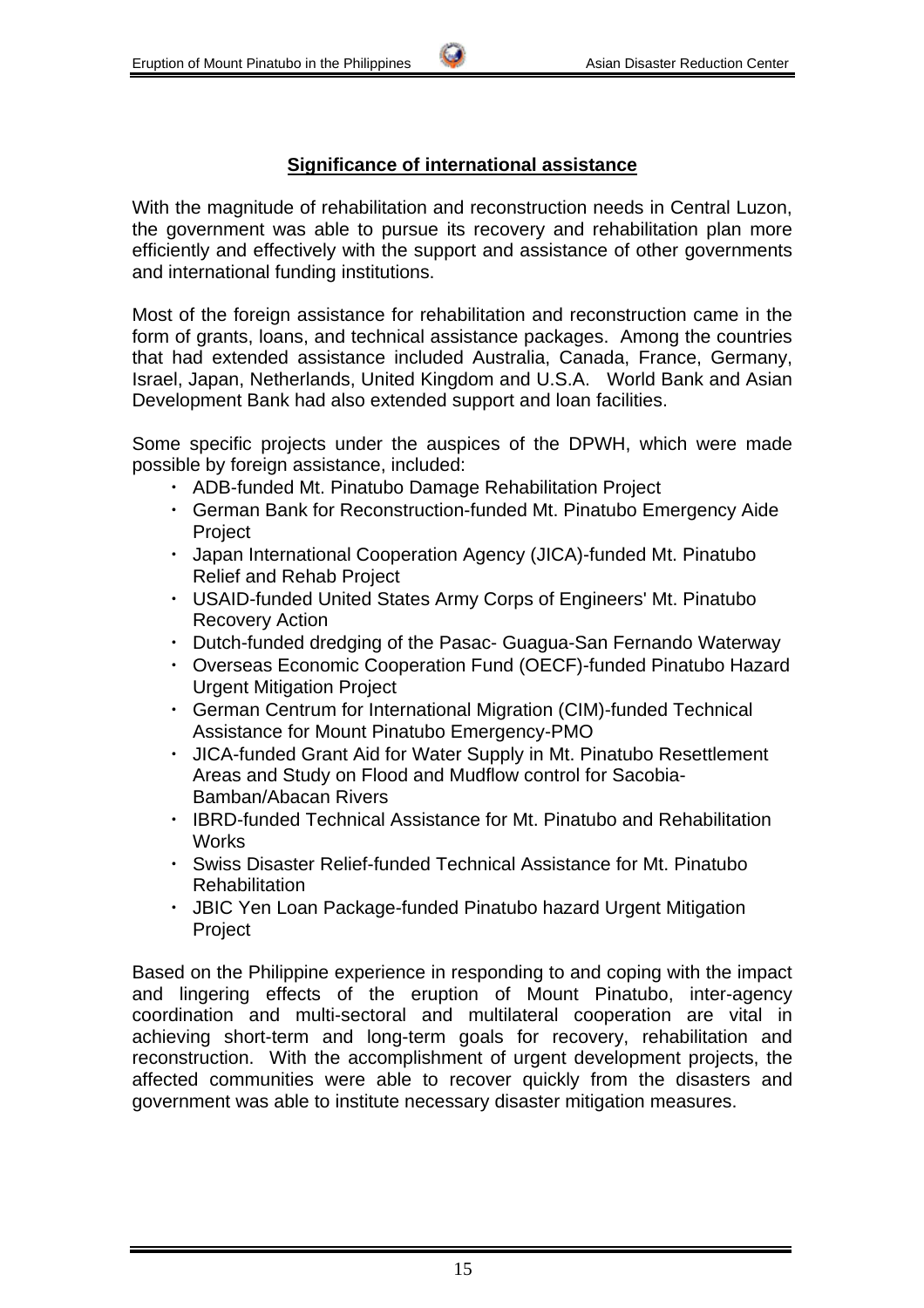The application and use of good practices and experiences made available through technical assistance extended by other governments and international organizations facilitated the development and implementation of critical development programs and projects and the early recovery and rehabilitation of the affected areas.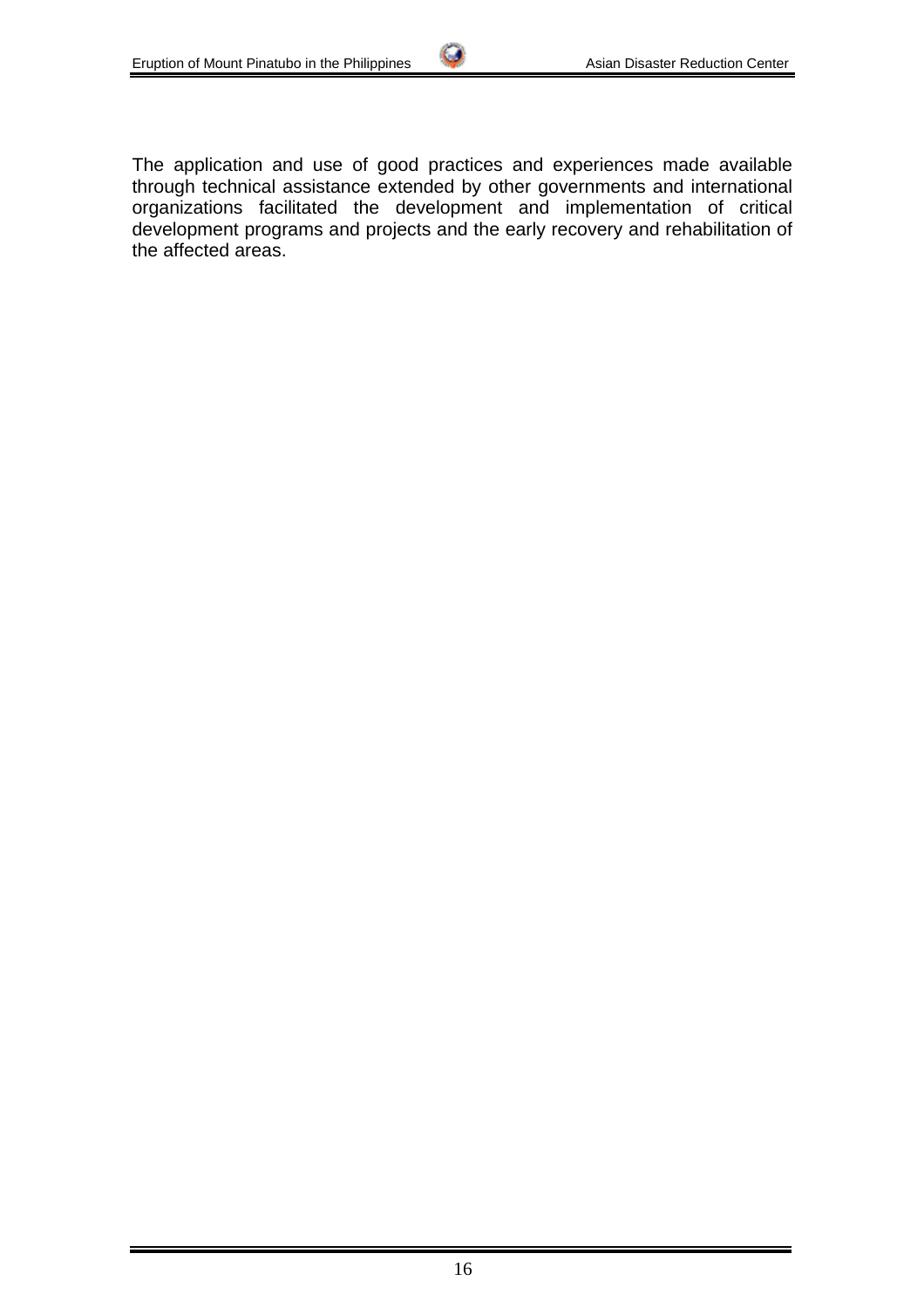#### **Promoting cooperation and coordination of international assistance**

In view of the beneficial impact of international assistance on recovery and rehabilitation, the promotion of cooperation and coordination in this area is worthwhile if not an imperative to ensure early recovery from disasters. Disaster-stricken countries or communities should have ready access to international assistance, or, at least, to bodies of information on best practices on recovery and rehabilitation. This access could be established and realized if there is an efficient and effective mechanism for sharing information and coordinating or facilitating international assistance. An efficient information system on local damage and needs and the available external resources, including funds and expertise, plays a critical role in the coordination or facilitation of any international assistance.

Moreover, on one hand, the national or local disaster coordinating body or focal point agency is a critical enabling mechanism whose initiative and involvement in accessing, securing and availing an international assistance has to be ensured. On the other hand, international bodies or organizations that may assume the role of facilitator or coordinator in matching local appeals with external assistance should possess an efficient system for information sharing and communication among the national and local focal points and the potential donors in the international community.

However, while its significance in ensuring early recovery and rehabilitation is appreciated, the establishment of a truly efficient and effective coordinating body or organizational function at the international level may only be achieved through a process of consultation and consensus-building (especially on procedures and protocols) among the critical stakeholders, including governments (decision-makers), national focal points, donor agencies, international organizations, and nongovernmental organizations.